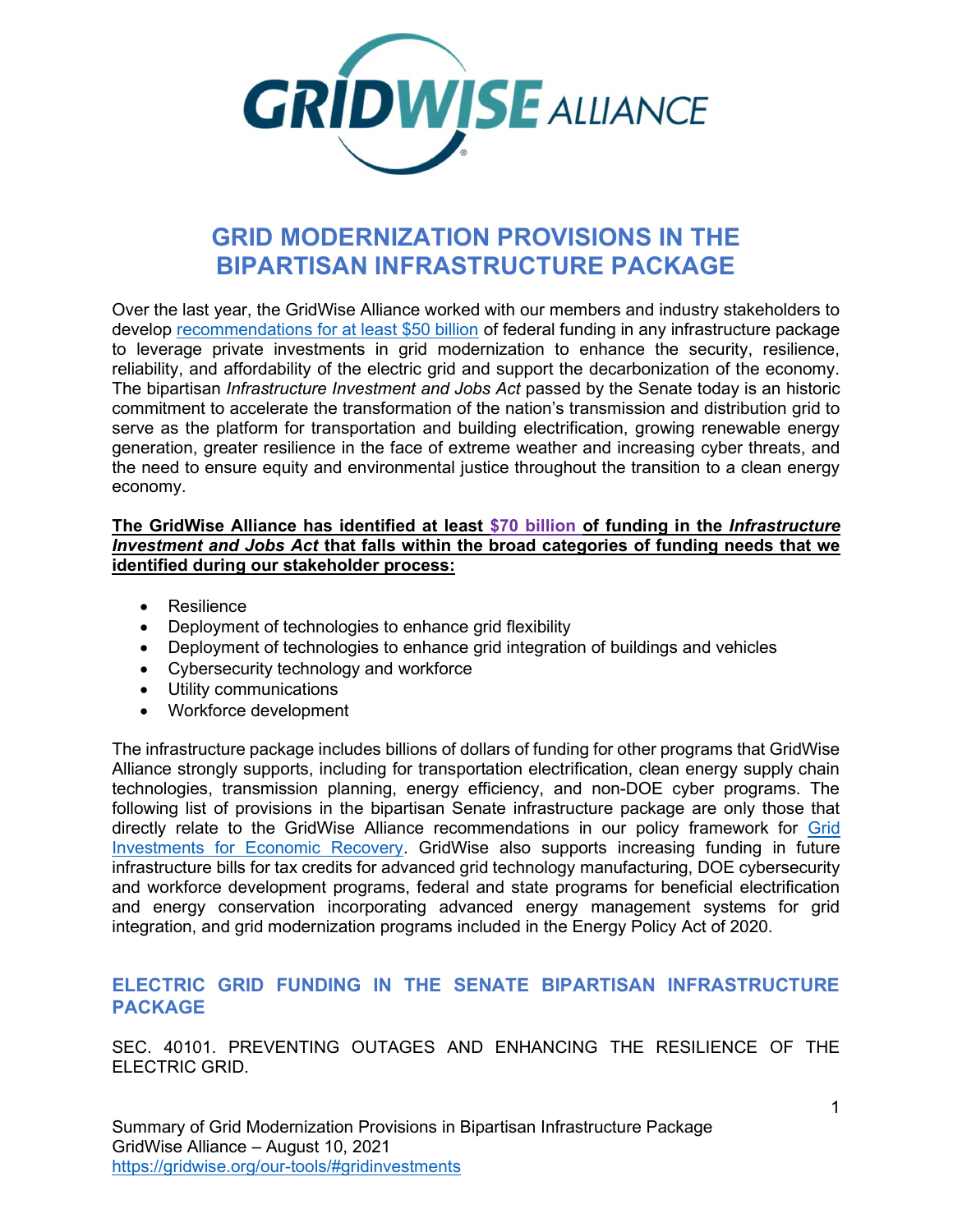Section 40101 would create a new funding program for utility resilience investments. The \$5 billion over five years would be evenly split between direct grants to utilities and other entities and a new state and tribal program that would re-grant money for similar purposes.

#### SEC. 40103. ELECTRIC GRID RELIABILITY AND RESILIENCE RESEARCH, DEVELOPMENT, AND DEMONSTRATION

Section 40103 creates a new program "Upgrading Our Electric Grid and Ensuring Reliability and Resiliency," to provide, on a competitive basis, funding to states to coordinate and collaborate with electric sector owners and operators to demonstrate innovative approaches to harden and enhance resilience and reliability of grid infrastructure. The program, funded at \$5 billion over 5 years, would focus on demonstrating new approaches to enhancing regional grid resilience, implemented through States by public and rural electric cooperatives. Section 1003 also includes \$1 billion in funding for grid resilience investments in rural and remote areas, as well as an assessment of the risks and mitigation strategies for high-voltage transformers.

### SEC. 40106. TRANSMISSION FACILITATION FUND

Section 40106 establishes a \$2.5 billion loan program, the Transmission Facilitation Fund, to construct a new or replace an existing eligible electric power transmission line; to increase the transmission capacity of an existing eligible electric power transmission line; or to connect an isolated microgrid to an existing transmission, transportation, or telecommunications infrastructure corridor located in Alaska, Hawaii, or a U.S. territory. Priority funding would go to projects that:

- use technology that enhances the capacity, efficiency, resiliency, or reliability of an electric power transmission system, including reconductoring of an existing electric power transmission line with advanced conductors; and (ii) hardware or software that enables dynamic line ratings, advanced power flow control, or grid topology optimization;
- will improve the resiliency and reliability of an electric power transmission system;
- facilitate interregional transfer capacity that supports strong and equitable economic growth; and
- contribute to national or subnational goals to lower electricity sector greenhouse gas emissions.

SEC. 40107. DEPLOYMENT OF TECHNOLOGIES TO ENHANCE GRID FLEXIBILITY This section provides \$3 billion in funding to the Smart Grid Investment Grant Program for the deployment of technologies, including data analytics and software, to enhance grid flexibility.

### SEC. 1011. POWER MARKETING ADMINISTRATION TRANSMISSION BORROWING AUTHORITY.

Section 1011 increases the borrowing authority of the Bonneville Power Authority by \$10 billion.

### **CYBERSECURITY**

SEC. 40124. RURAL AND MUNICIPAL UTILITY ADVANCED CYBERSECURITY GRANT AND TECHNOLOGICAL ASSISTANCE PROGRAM.

This section creates a new DOE program with \$250 million in funding to provide grants and technical assistance for rural co-ops and municipal utilities to detect, respond to, and recover from cybersecurity threats.